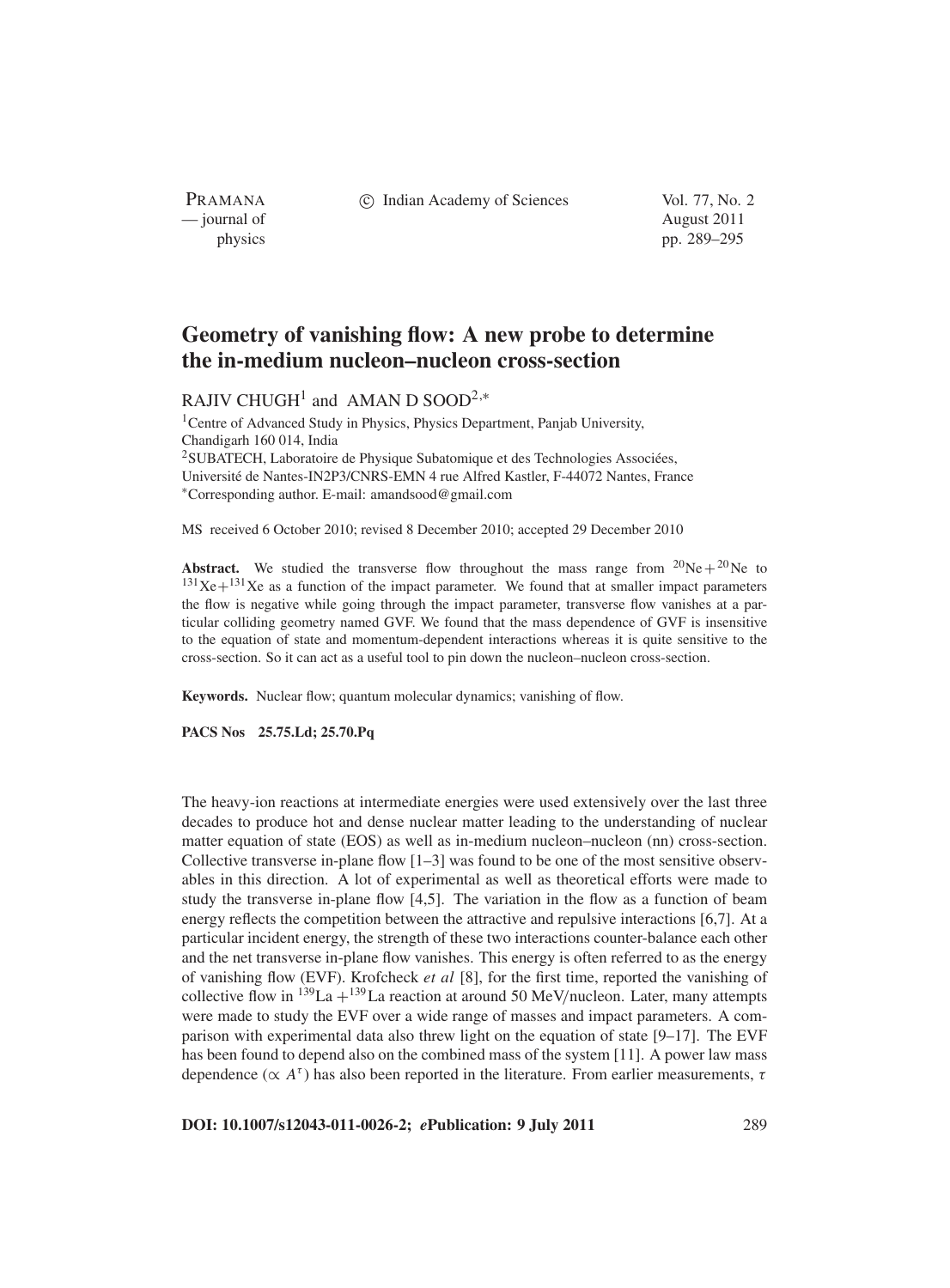# *Raji*v *Chugh and Aman D Sood*

was supposed to be close to  $-1/3$  (resulting from the interplay between the attractive mean field and repulsive nn collisions) [11] whereas recent attempts suggested a deviation from the above-mentioned power-law [13–15].

The colliding geometry also plays an important role in determining the flow as well as its disappearance [5,9,12,14,16,17]. As two nuclei collide, the pressure and density increase in the interaction region. At non-zero colliding geometry, due to the anisotropy in the pressure, there is a transverse flow of nuclear matter in the direction of lowest pressure. Therefore, as colliding geometry increases from perfectly central collisions (i.e.  $b = 0$ ), the transverse in-plane flow increases, reaches a maximum and with further increase in the impact parameter, the transverse flow decreases and passes through a zero value and achieves even negative values [12]. For grazing collisions, it must vanish again. Thus, barring the perfectly central and grazing collisions, there should exist a particular colliding geometry at a given incident energy at which the transverse flow must vanish.

In this paper, we propose a new observable, the geometry of vanishing flow (GVF), which can be used to extract information about the EOS as well as about the in-medium nn cross-section. Here, we shall show that the GVF depends on the combined mass of the system and follows a power-law behaviour  $\propto A^{\tau}$ .

For this study, we used the quantum molecular dynamics (QMD) model. In QMD model [18–21], each nucleon is represented by a Gaussian distribution whose centroid propagates with classical equations of motion:

$$
\frac{\mathrm{d}\mathbf{r}_i}{\mathrm{d}t} = \frac{\mathrm{d}H}{\mathrm{d}\mathbf{p}_i};\tag{1}
$$

$$
\frac{\mathrm{d}\mathbf{p}_i}{\mathrm{d}t} = -\frac{\mathrm{d}H}{\mathrm{d}\mathbf{r}_i},\tag{2}
$$

where the Hamiltonian is given by

$$
H = \sum_{i} \frac{\mathbf{p}_i^2}{2m_i} + V^{\text{tot}},\tag{3}
$$

with total interaction potential

$$
V^{\text{tot}} = V^{\text{Loc}} + V^{\text{Yuk}} + V^{\text{Coul}}.\tag{4}
$$

Here  $V^{\text{Loc}}$ ,  $V^{\text{Yuk}}$  and  $V^{\text{Coul}}$  represent, respectively, the Skyrme, Yukawa and Coulomb parts of the interaction. Yukawa force is known to be very important for low-energy phenomena like fusion, cluster decay etc. [22]. Using these interactions, the static part of the mean field acting on each nucleon can be written as

$$
V^{\text{Loc}} = \frac{\alpha}{2} \left( \frac{\rho}{\rho_0} \right) + \frac{\beta}{\gamma + 1} \left( \frac{\rho}{\rho_0} \right)^{\gamma} . \tag{5}
$$

The parameters  $\alpha$  and  $\beta$  ensure right binding energy of the colliding nuclei and  $\gamma$  gives freedom to choose different equations of state. The momentum-dependent interactions can

290 *Pramana – J. Phys.***, Vol. 77, No. 2, August 2011**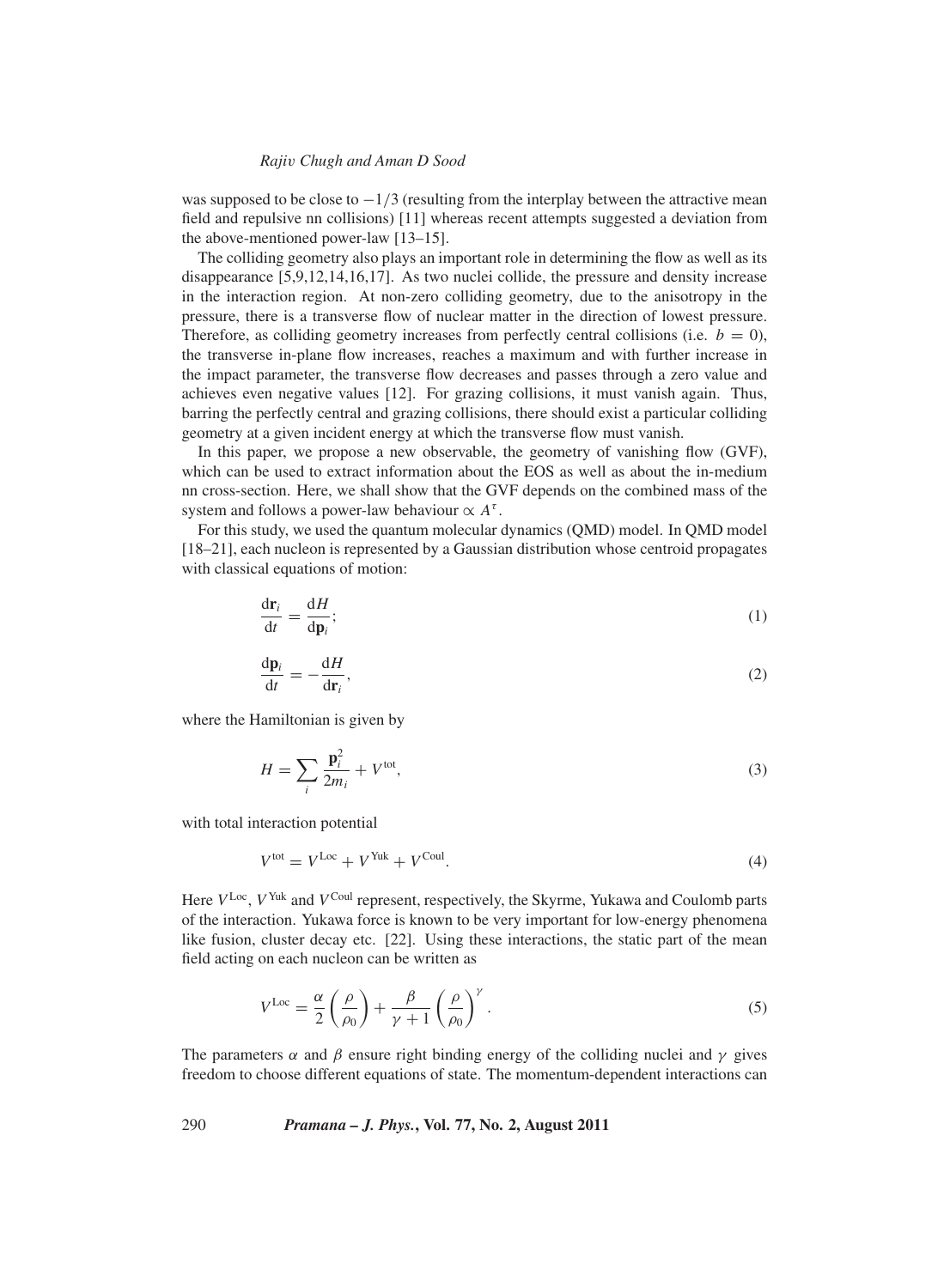# *Geometry of* v*anishing flow*

be incorporated from the momentum dependence of the real part of the optical potential. The final form of the momentum-dependent potential  $(V^{MDI})$  is given as

$$
V^{\text{MDI}} = \delta \cdot \ln^2 \left[ \varepsilon (\rho / \rho_0)^{2/3} + 1 \right] \rho / \rho_0 \tag{6}
$$

with  $\delta$ ,  $\varepsilon$  having values equal to 1.57 MeV and 21.54.

For the present study, we simulated <sup>20</sup>Ne +<sup>20</sup>Ne,<sup>40</sup>Ca +<sup>40</sup>Ca,<sup>58</sup>Ni +<sup>58</sup>Ni,<sup>93</sup>Nb +<sup>93</sup>Nb and  $^{131}$ Xe + $^{131}$ Xe reactions at full range of colliding geometries ranging from the central to peripheral collisions in small steps of 0.15 at a fixed incident energy of 150 MeV/nucleon. We used hard (dubbed as Hard), hard with momentum-dependent interactions (MDI) (labelled as HMD), and soft equation of state with MDI (SMD) along with constant isotropic constant cross-section of 40 mb as well as Cugnon parametrization of energy-dependent cross-section [23]. The superscripts to the labels represent different nn cross-sections. To calculate the transverse in-plane flow, we use directed transverse momentum  $\langle p_x^{\text{dir}} \rangle$  defined as [15,19]

$$
\langle p_x^{\text{dir}} \rangle = \frac{1}{A} \sum_{i=1}^{A} \text{sign}\{y(i)\} p_x(i),\tag{7}
$$

where  $y(i)$  and  $p_x(i)$  are the rapidity and momentum respectively of the *i*th particle.

In figure 1, we display  $\langle p_x^{\text{dir}} \rangle$  as a function of the reduced impact parameter  $b/b_{\text{max}}$ (where  $b_{\text{max}}$  = radius of projectile + radius of target) for different colliding masses between <sup>20</sup>Ne  $+^{20}$ Ne and <sup>131</sup>Xe +<sup>131</sup>Xe at an incident energy of 150 MeV/nucleon. All reactions were followed till  $\langle p_x^{\text{dir}} \rangle$  saturates. The saturation time is longer for heavier masses compared to lighter ones. As expected, in all cases,  $\langle p_x^{\text{dir}} \rangle$  increases with increase in  $b/b_{\text{max}}$ 



**Figure 1.**  $\langle p_x^{\text{dir}} \rangle$  (MeV/c) as a function of reduced impact parameter  $b/b_{\text{max}}$ . We display the results of different systems using hard equation of state and a constant cross-section of 40 mb.

*Pramana – J. Phys.***, Vol. 77, No. 2, August 2011** 291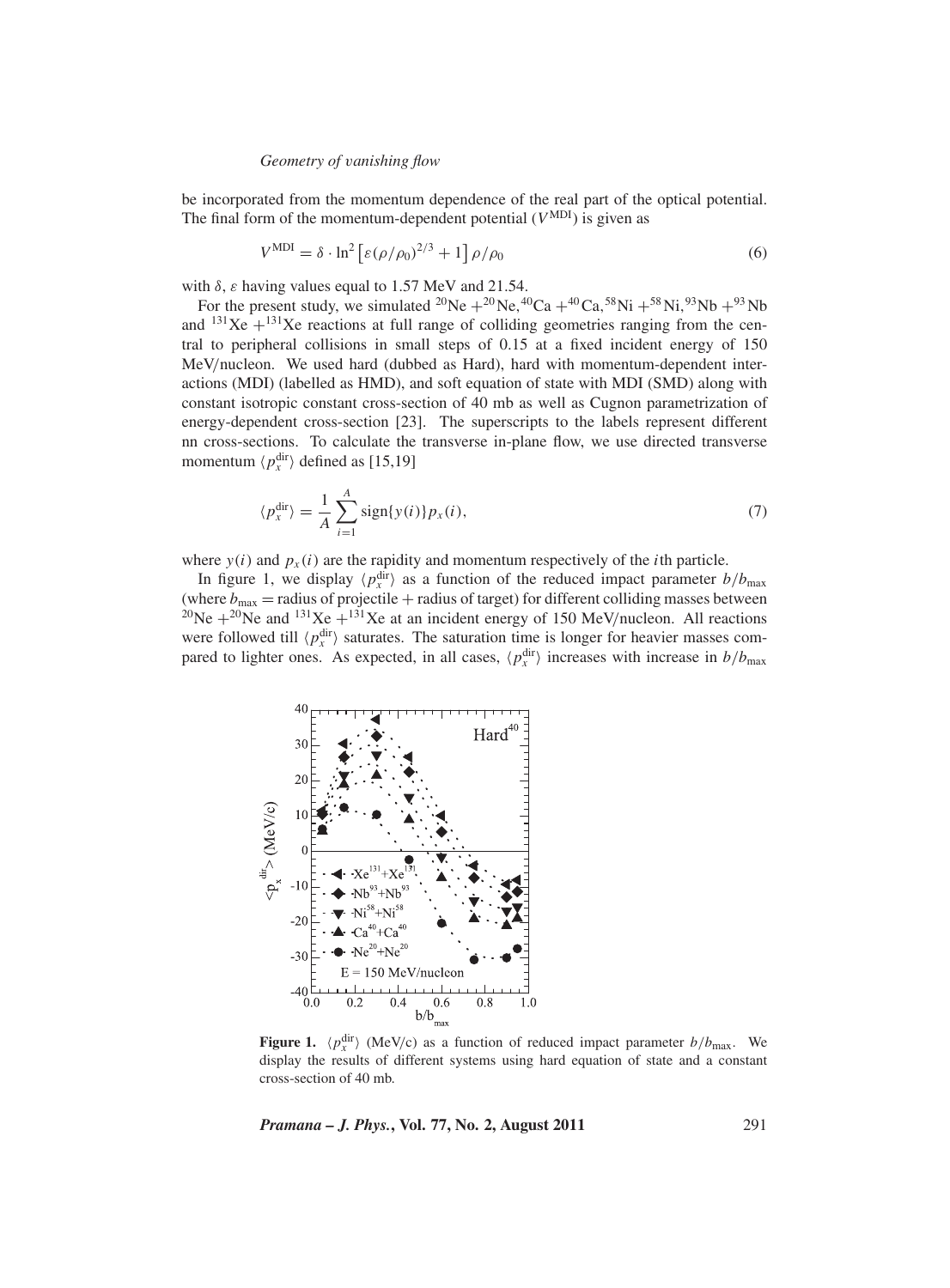# *Raji*v *Chugh and Aman D Sood*

from perfectly central collisions and reaches a maximal value. After the maximal value, it decreases with further increase in the colliding geometry and passes through a zero value at some intermediate impact parameter. This colliding geometry at which  $\langle p_x^{\text{dir}} \rangle$  passes through a zero value has been dubbed as geometry of vanishing flow (GVF). With further increase in  $b/b_{\text{max}}$ ,  $\langle p_x^{\text{dir}} \rangle$  becomes negative and attains the maximal negative value after which it again vanishes at grazing collisions. The trend is uniform throughout the present mass range. The value of the GVF varies with the mass of the combined system. For lighter systems, the value of GVF is smaller compared to the heavier ones.

In figure 2, we display GVF as a function of combined system mass. In figure 2a, we display the results of Hard<sup>40</sup> (open diamonds) and HMD<sup>40</sup> (solid diamonds) EOS. The results of figure 2b are for  $HMD^{40}$  and  $SMD^{40}$  (open triangles) EOS whereas in figure 2c, we display the results for  $SMD^{40}$  and  $SMD^{Cug}$  (open circles) EOS. The lines are power-law



**Figure 2.** The geometry of vanishing of flow (GVF) as a function of system mass for different equations of state.

292 *Pramana – J. Phys.***, Vol. 77, No. 2, August 2011**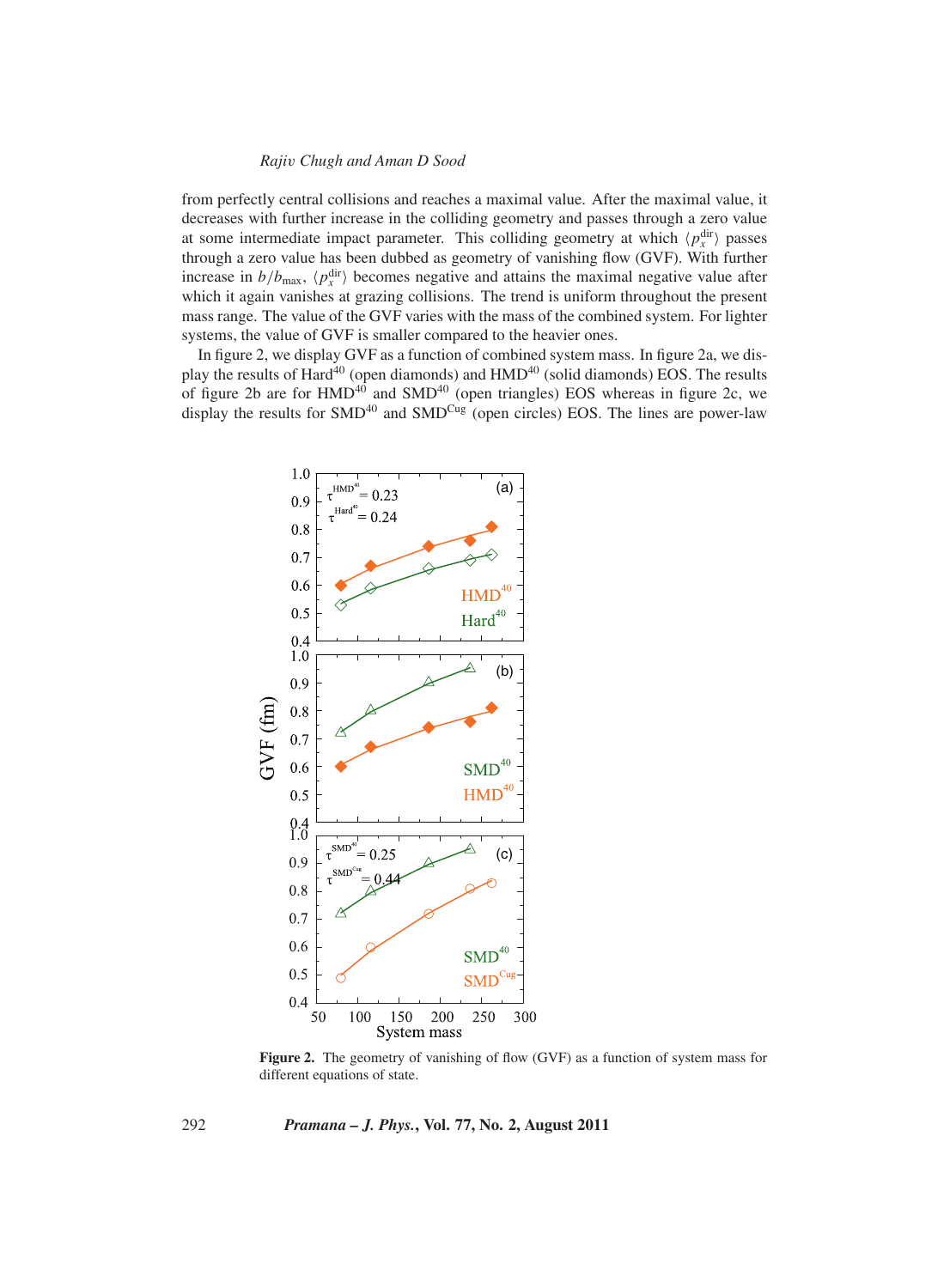# *Geometry of* v*anishing flow*

fits ( $\propto A^{\tau}$ ). In all the cases, GVF follows a power-law behaviour  $\propto A^{\tau}$ , where *A* is the combined mass of the system. The values of  $\tau^{\text{Hard}^{40}}$ ,  $\tau^{\text{HMD}^{40}}$ ,  $\tau^{\text{SMD}^{40}}$  and  $\tau^{\text{SMD}^{Cug}}$  are, respectively,  $0.24 \pm 0.01$ ,  $0.23 \pm 0.02$ ,  $0.25 \pm 0.01$  and  $0.44 \pm 0.02$ . Note that the values of  $\tau^{\text{SMD}^{\text{Cug}}}$  are quite different from the values of  $\tau^{\text{Hard}^{40}}$ ,  $\tau^{\text{HMD}^{40}}$  and  $\tau^{\text{SMD}^{40}}$  which are almost same, indicating that the mass dependence of GVF is insensitive to different equations of state as well as to momentum-dependent interactions. It is, however, very sensitive to in-medium nn cross-section. Note that the average strength of  $\sigma^{Cug}$  in Fermi energy is about 32 mb and with a slight change in the cross-section, the value of  $\tau$  is almost doubled. Therefore, the mass dependence of GVF can be used to pin down the in-medium nn cross-section. Moreover, it can also be used to explore the isospin effects related to the cross-section because np cross-section is about a factor of three higher than the nn or pp cross-section in the present energy range.



**Figure 3.** The decomposition of  $\langle p_x^{\text{dir}} \rangle$  into mean field and binary collision parts as a function of the reduced impact parameters for different equations of state.

*Pramana – J. Phys.***, Vol. 77, No. 2, August 2011** 293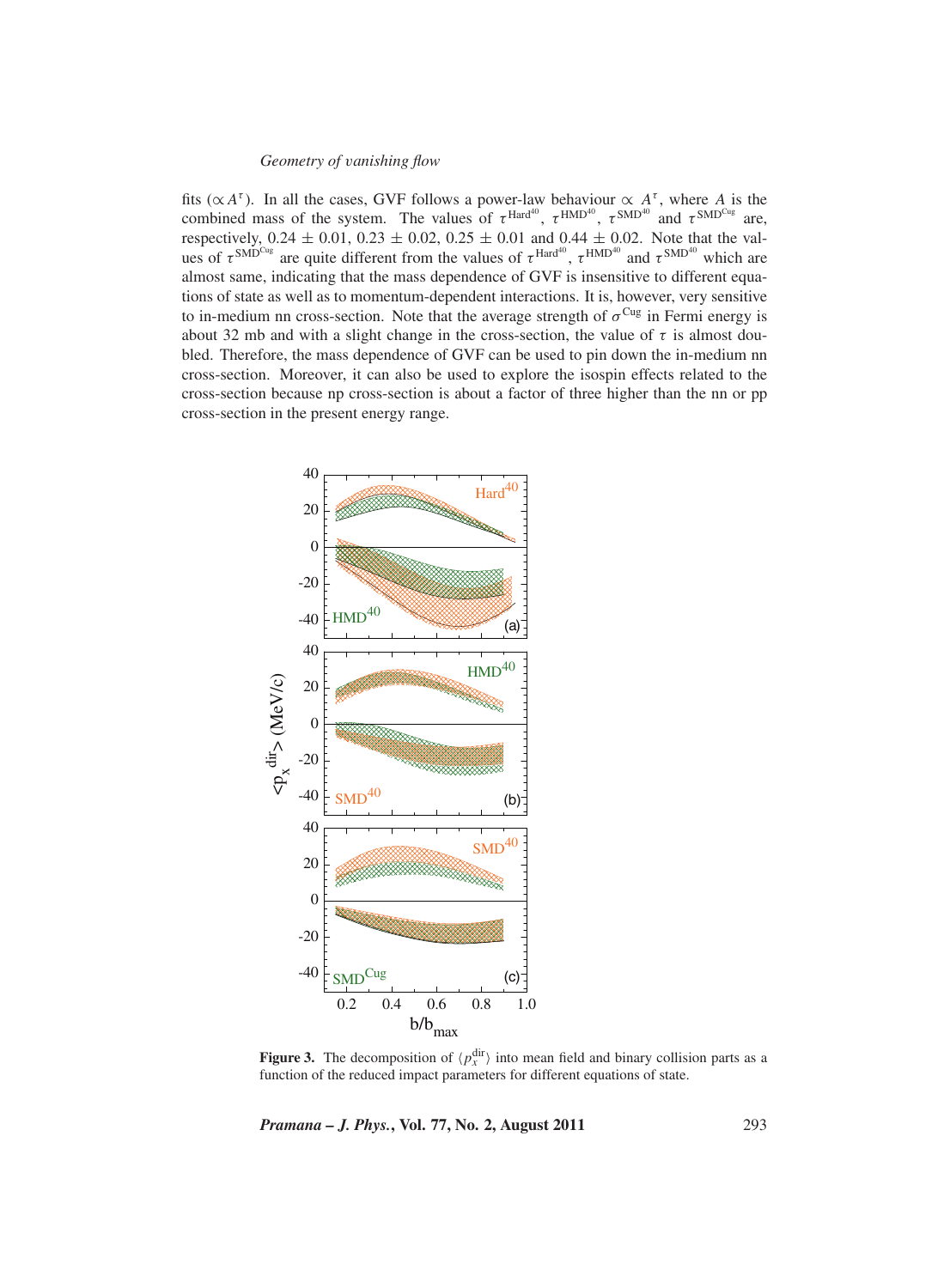#### *Raji*v *Chugh and Aman D Sood*

As reported in refs [5,15], the variation in the strength of nucleon–nucleon cross-section by keeping the form of all cross-sections the same, yields a linear variation in the collective flow. In refs [5,15], different strengths of cross-sections (e.g.  $\sigma = 20, 35, 40,$  and 55 mb) were used and collective flow was found to vary linearly in agreement with other calculations [24].

To understand this behaviour, we can divide the total  $\langle p_x^{\text{dir}} \rangle$  into the contribution from the mean field and binary nn collision flow. The decomposition of  $\langle p_x^{\text{dir}} \rangle$  is explained at energy of vanishing flow in ref. [15]. In figure 3, we display  $\langle p_x^{\text{dir}} \rangle$  due to mean field (labelled as  $\langle p_x^{\text{dir}} \rangle_{\text{mf}}$  and collisions  $(\langle p_x^{\text{dir}} \rangle_{\text{coll}})$  as a function of the colliding geometry. In the present study,  $\langle p_x^{\text{dir}} \rangle_{\text{coll}}$  is always positive whereas  $\langle p_x^{\text{dir}} \rangle_{\text{mf}}$  is always negative except at very small colliding geometry (which is not relevant in the context of the present study). The shaded areas cover the full range of mass in the present study. The values of both  $\langle p_x^{\text{dir}} \rangle_{\text{mf}}$  and  $\langle p_x^{\text{dir}} \rangle_{\text{coll}}$  are larger for heavier mass than for the lighter ones, i.e. upper (lower) boundary of each shaded area represents heavier (lighter) mass. The top panel is for Hard<sup>40</sup> and  $HMD^{40}$ , bottom panel is for  $SMD^{40}$  and  $SMD^{Cug}$  and middle panel is for  $SMD^{40}$  and  $HMD<sup>40</sup>$ . From figures 2a and 3a, we see that the range of GVF (from lighter to heavy masses) is around 0.5 to 0.8 and in this range, the inclusion of MDI has the same effect on GVF throughout the mass range keeping the value of  $\tau$  unchanged. Similar effects can also be seen for the equation of state from figures 2b and 3b. From figures 2c and 3c, we see that flow due to the mean field is exactly the same for all the systems at all colliding geometries, whereas the effect of binary collisions is different for different masses at and around the respective GVF, thus making the mass dependence of GVF quite sensitive to the nucleon–nucleon cross-section.

In summary, we have studied the transverse flow throughout the mass range from <sup>20</sup>Ne +<sup>20</sup>Ne to <sup>131</sup>Xe +<sup>131</sup>Xe as a function of impact parameter. We found that at smaller impact parameters, the flow is negative while going through the impact parameter, transverse flow vanishes at a particular colliding geometry dubbed as the GVF. We found that the mass dependence of GVF is insensitive to the equation of state and momentum-dependent interactions whereas it is quite sensitive to the binary nn cross-section presenting it as a new probe to constrain the strength of binary cross-section.

### **Acknowledgements**

This work is supported by Indo–French Centre for the Promotion of Advanced Research (IFCPAR), New Delhi, India, project no. IFC/4104-1.

## **References**

- [1] W Scheid, H Muller and W Greiner, *Phys. Lett.* **32**, 741 (1974)
- [2] H Å Gustafson *et al*, *Phys. Lett.* **52**, 1590 (1984)
- [3] S Gautam *et al*, *J. Phys.* **G37,** 085102 (2010)
- Y K Vermani *et al*, *Nucl. Phys.* **A847**, 243 (2010) [4] C A Ogilvie *et al*, *Phys. Re*v*.* **C40**, 2592 (1989) B Blättel *et al*, *Phys. Re*v*.* **C43**, 2728 (1991)
	- A Andronic *et al*, *Phys. Re*v*.* **C67**, 034907 (2003)

294 *Pramana – J. Phys.***, Vol. 77, No. 2, August 2011**